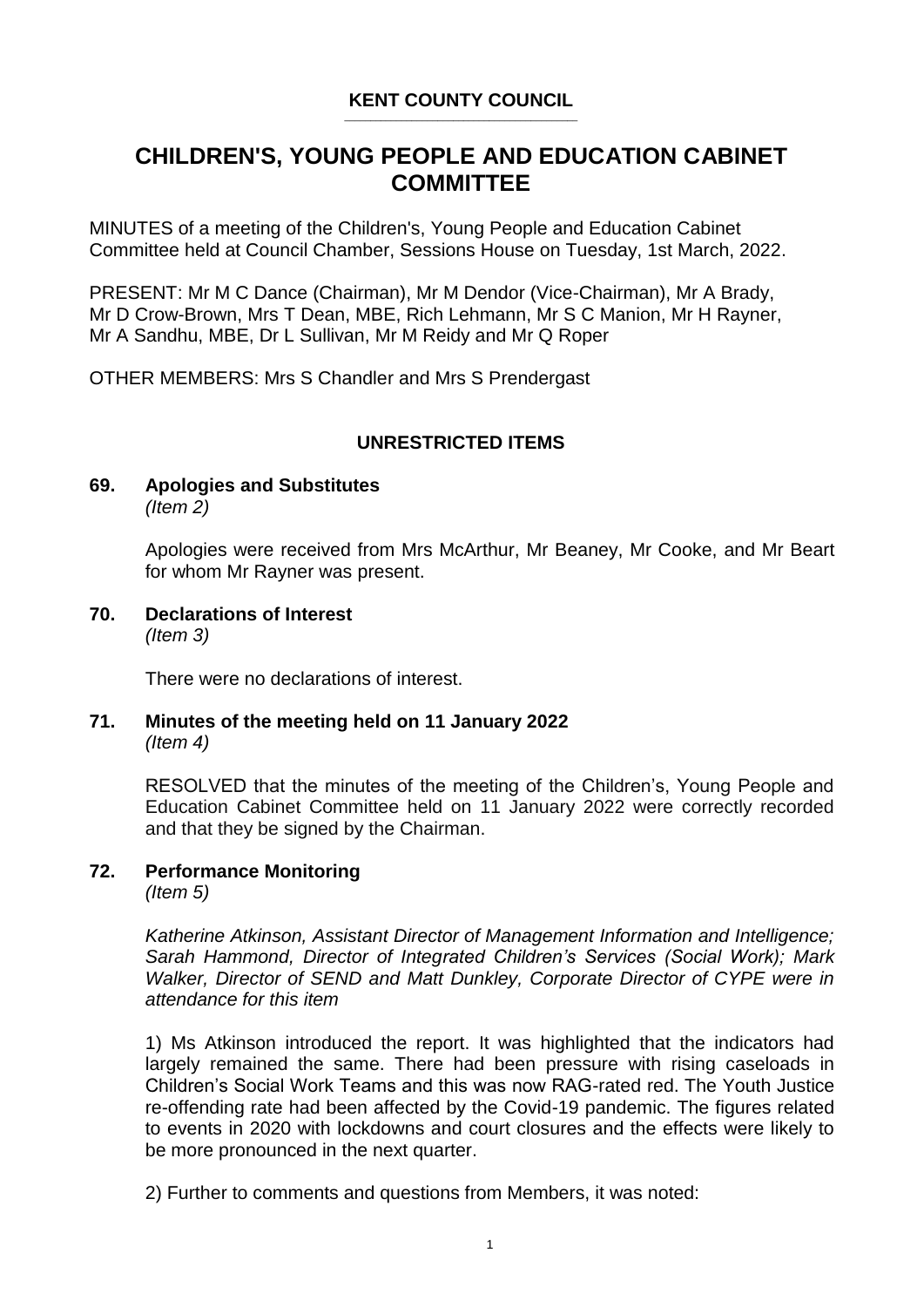- KCC had been taking part in national data collection with the DFE to look at pressures on the SEN system, particularly around the issuing of EHCPs. Concerns were raised about district variations on timescales. It was noted that EHCPs were not the only way of getting specialist help for children.
- Children's Social Work caseloads were higher and this was due to staff sickness and slower throughput linked to the Covid-19 pandemic. An innovative recruitment programme was running for Children's Social Work. There had been little turnover but there were a large number of staff on maternity leave due to the cohort being younger and it had been challenging to recruit locum social workers.

3) RESOLVED to note the report.

### **73. Risk Management: Children, Young People and Education** *(Item 6)*

*Jody Catterall, Risk Manager; Sarah Hammond, Director of Integrated Children's Services (Social Work); Christine McInnes, Director of Education; Mark Walker, Director of SEND and Matt Dunkley, Corporate Director of CYPE were in attendance for this item.*

1) Ms Catterall introduced the report.

- 2) Following questions and comments from Members, it was noted that:
	- Safeguarding was fundamental part of KCC's business and runs through all the work done. Social work services had been stretched due to nonavailability of KCC's partners during the Covid-19 pandemic. This meant that risk was not shared. There had been delays in court proceedings and children had not received visits from Health Visitors. Work had been done to re-engage with these services.
	- Local authorities who were not previously taking part in the National Transfer Scheme (NTS) had been directed to take part in the Scheme. The projected number of children for the year was expected to exceed the number of NTS placement allocations. The current quota levels would not be sufficient.
	- Ofsted had started inspecting against a new framework which looked at SEND inclusion in schools.
- 3) RESOLVED to note the report.

## **74. Post-16 Transport Policy**

*(Item 7)*

*Craig Chapman, Head of Fair Access and Christine McInnes, Director of Education were in attendance for this item.*

1) Further to comments and questions from Members, it was noted:

 There was a consultation open regarding subsidised bus services and responses were encouraged.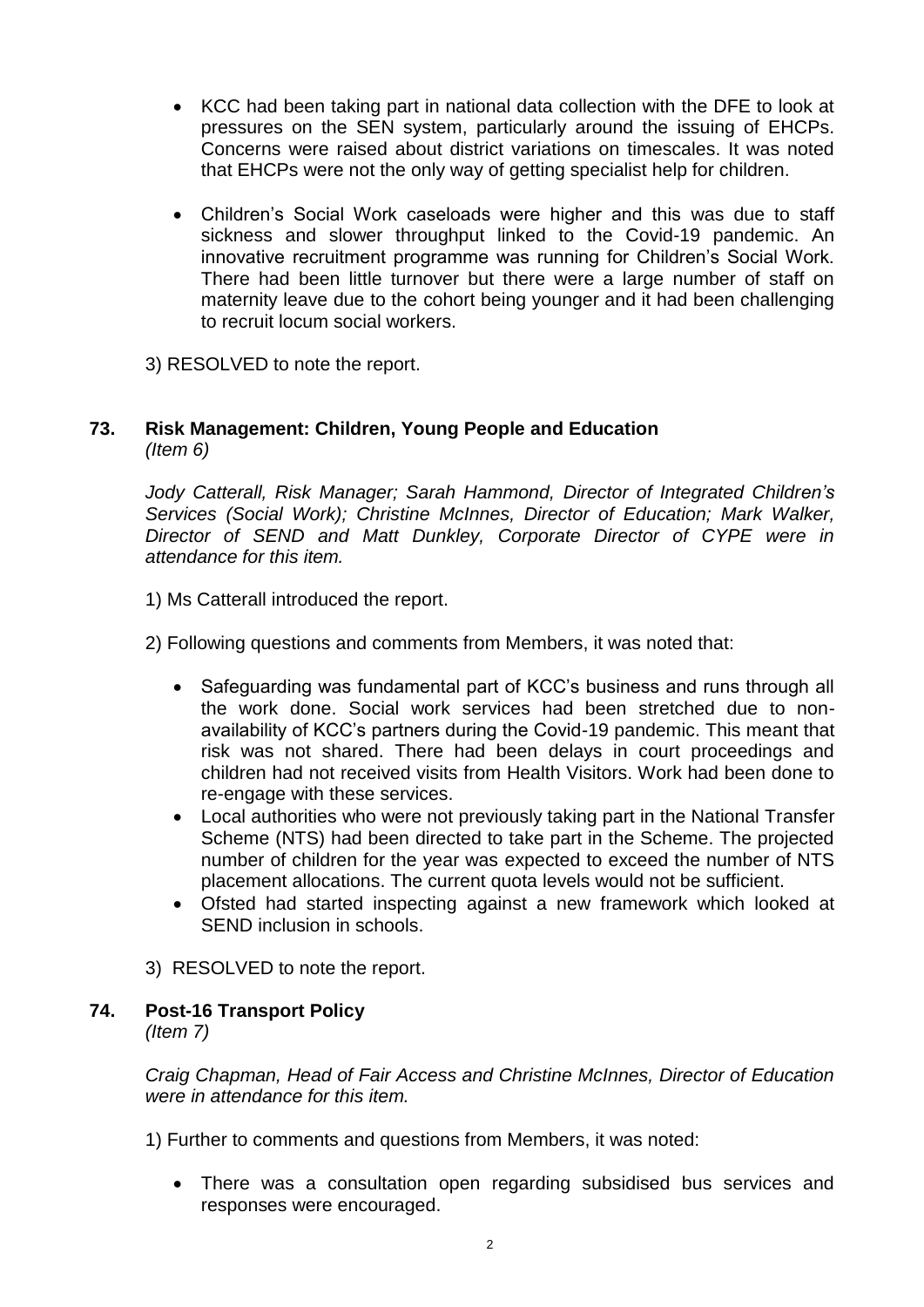- Transport support was available to young people with disabilities post-16, in a similar way to pre-16 pupils.
- 2) RESOLVED to agree the recommendations as detailed in the report.
- **75. Specialist Teaching and Learning Service (STLS) - Consultation outcome on service redesign and delivery options from April 2022** *(Item 8)*

*Christy Holden, Head of Strategic Commissioning (Children and Young People); Christine McInnes, Director of Education; and Mark Walker, Director of SEND were in attendance for this item.*

1) The Chair introduced the report.

2) Mrs Chandler outlined the report. Further work had been undertaken and the report had been extended. Further feedback had been received from schools and Kent-wide disability organisations. There had also been a meeting with representatives of the Specialist Teaching and Learning Service (STLS).

3) Mr Walker said that a meeting had been held with a group of schools and 25 head teachers, where feedback about the STLS was sought. Feedback was also received from schools in Dover. The feedback was that it was not as specialist or as responsive as it needed to be, which had not been fed back as part of the formal consultation process.

4) Further to comments and questions, it was noted:

- Specialist services were run from within KCC such as Educational Psychology and each service had appropriate levels of professional development and management oversight.
- There was to be a focus in improving outcomes for STLS.

5) It was noted that there was a drafting error in the recommendation and this was to be corrected.

6) RESOLVED to endorse the recommendations as outlined in the report subject to the above amendment.

**76. Shared Accommodation and Young Persons Supported Accommodation and Floating Support Service Contracts** *(Item 9)*

*Christy Holden (Head of Strategic Commissioning – Children's) and Sarah Hammond, Director for Integrated Children's Services were in attendance for this item.*

- 1) Ms Holden outlined the report.
- 2) Further to questions and comments from Members, it was noted: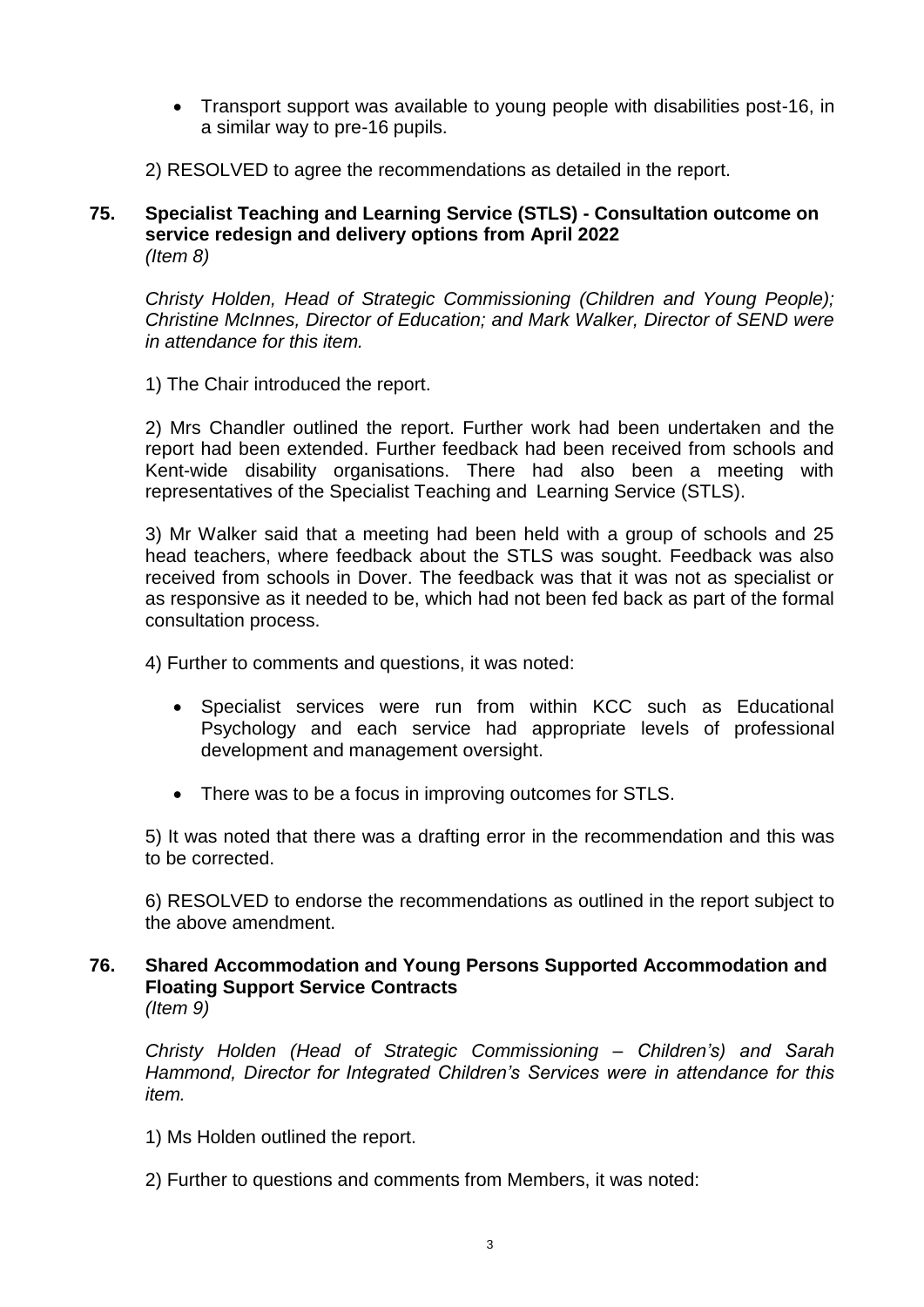- It was queried whether KCC could become an Ofsted registered provider. It was anticipated that Ofsted would bring forward outline indications regarding the regulatory framework by the spring, but the full regulations were not expected before the end of the year. It was not possible to plan without details regarding what the requirements would be. However, KCC was already operating in regulated arena for services such as fostering and adoption.
- The two services were structured differently, with the providers of Young Persons' Supported Accommodation and Floating Support already having accommodation, whereas the Shared Accommodation was using leased accommodation. Inflation was not included within the length of their contracts and there would need to be negotiation regarding an extension of contract.

3) RESOLVED to endorse the recommendations as outlined in the report.

## **77. Kent Standing Advisory Council for Religious Education Annual Report 2020- 2021**

*(Item 10)*

1) Mr Manion outlined the report and thanked officers and Members involved with SACRE. Thanks were given to Mrs Prendergast for her input.

2) RESOLVED to note the report.

#### **78. SEND Update**

*(Item 11)*

*Mark Walker, Director of SEND was in attendance for this item.*

1) Mr Walker introduced the update.

2) In response to questions from Members, the following points were noted:

- There had been a backlog from 2020 for the Educational Psychology service but the backlog had been cleared as a result of additional resources being put in place.
- There had been informal consultation with staff around the redesign of SEND services. Parents and Carers Together (PACT) had also participated and were actively involved in the redesign of SEND services.
- There had been an impact from the Covid-19 pandemic on preschool/nursery applications for EHCPs where the main needs being identified were around speech, language and communication. Work was being done with early years settings to identify need at an early stage.

3) Members RESOLVED to note the update.

#### **79. Complaints and Representations 2020-21** *(Item 12)*

*Claire Thomson, Complaints Officer; Sarah Hammond, Director for Integrated Children's Services (Social Work) and Mark Walker, Director for SEND were in attendance for this item.*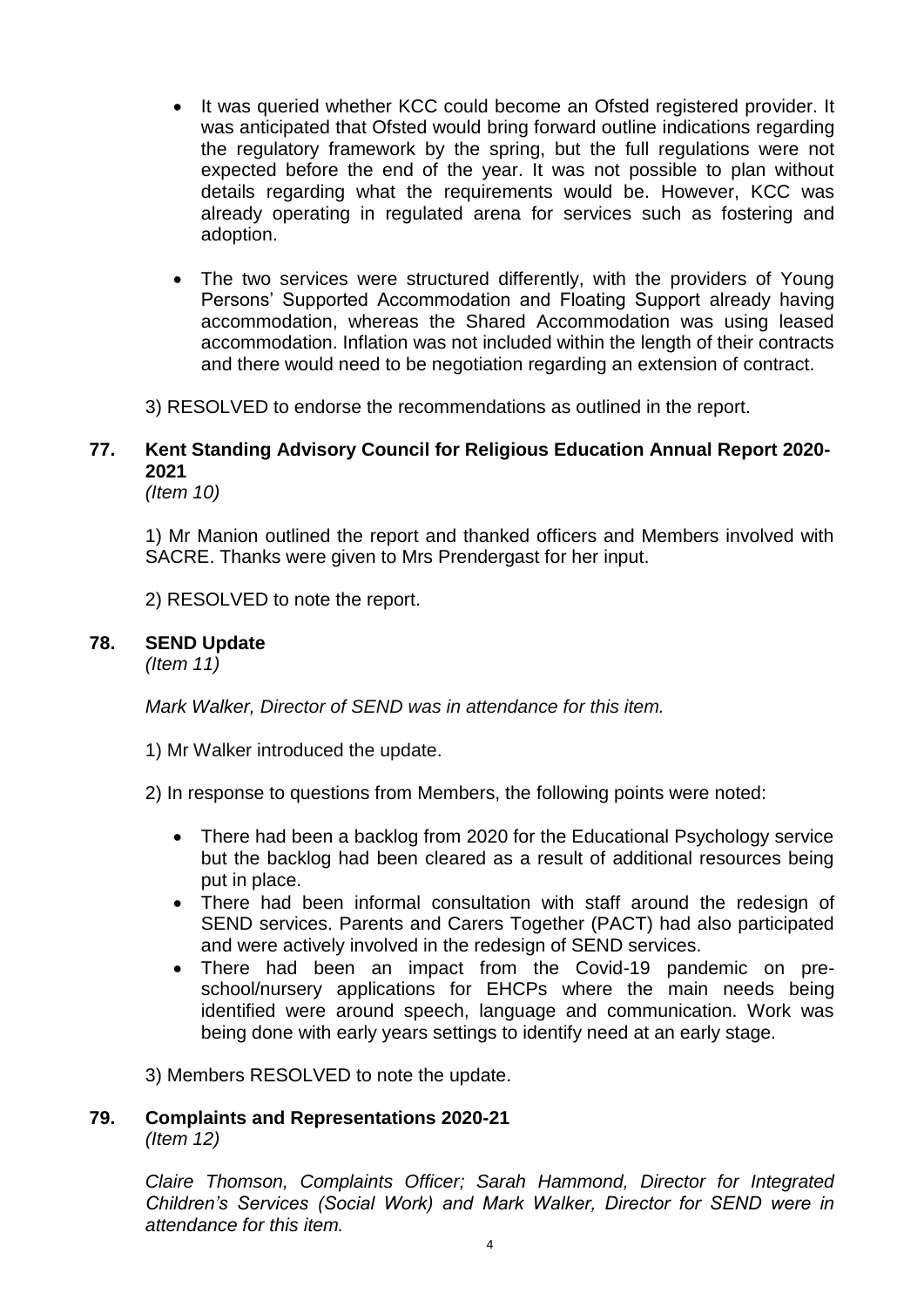1) Ms Thomson introduced the report. It was noted that during the Covid-19 pandemic, it had been important for social care staff to protect the most vulnerable in the county and changes were made to make allowances. There had initially been a drop in the number of complaints at the beginning of the pandemic but the numbers had since risen.

More challenging complaints had been received but the number of complaints being upheld had remained stable.

- 2) In response to questions from Members, it was noted:
	- The number of complaints that had been upheld regarding SEND services was higher than in other areas such as Children's Social Care and other services in the directorate. There had been an impact from capacity issues and there had been issues around meeting timescales for these services. Lessons learned from complaints were being used to inform improvement to services. It was anticipated that there would be improvement in the numbers of upheld complaints relating to SEND in the future.
	- Complaints were dealt with in line with KCC's responsibilities around data protection and GDPR.
- 3) RESOLVED to note the report.

## **80. Proposed Revision of Rates Payable and Charges Levied For Children's Services in 2022-23**

*(Item 13)*

*Karen Stone, CYPE Finance Business Partner was in attendance for this item.*

- 1) Ms Stone outlined the report.
- 2) Further to questions from Members, it was noted:
	- Administration fees were not increased annually as this was a very minor part of the charging.
- 3) RESOLVED to endorse the recommendations as outlined in the report.

### **81. 22/00021 - Rights, Representation & Advocacy** *(Item 14)*

*Christy Holden, Head of Strategic Commissioning (Children and Young People's Services) was present for this item.*

- 1) Ms Holden introduced the report.
- 2) RESOLVED to endorse the recommendations as outlined in the report.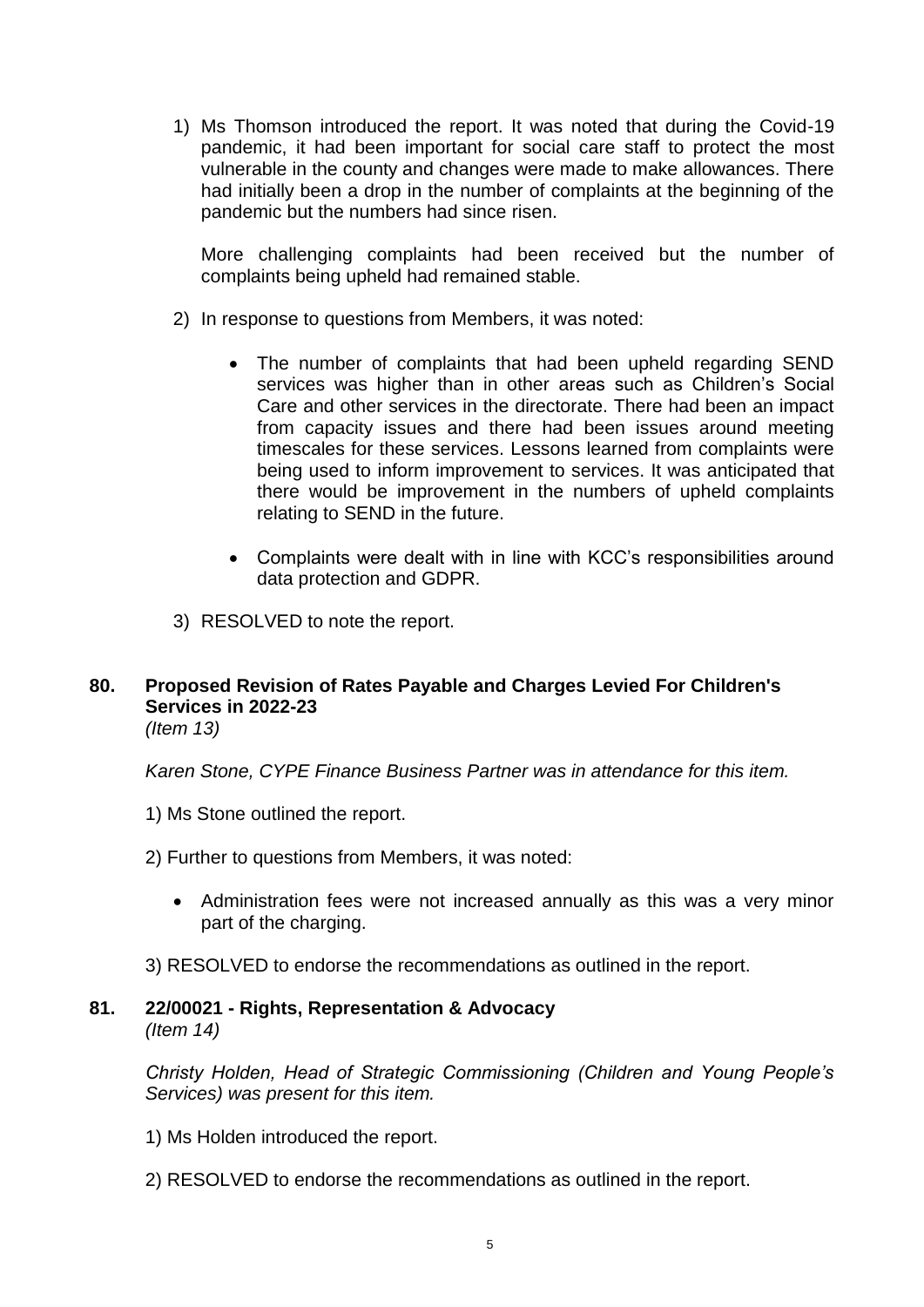### **82. Proposal to make prescribed changes to Foreland Fields (Foundation) Special School from September 2022** *(Item 15)*

*Marisa White (Area Education Officer – East Kent) was in attendance for this item.*

- 1) Ms White introduced the report and advised that a consultation had been undertaken which had resulted in 15 responses. 5 responses had been from staff, 3 from students and 7 from parents. A drop-in session was held and 4 parents attended, only 1 of which was a parent of a child at Foreland Fields.
- 2) RESOLVED to endorse the recommendations in the report.

## **83. Proposal to permanently expand Borden Grammar School, Avenue of Remembrance, Sittingbourne, ME10 4DB from 120 places to 150 places for September 2022**

*(Item 16)*

*Marisa White (Area Education Officer – East Kent) was in attendance for this item.*

1) Ms White introduced the report and advised that this report had come to Cabinet Committee in 2021. This was being reported back as an additional £1.515 million had been sought. Delays in obtaining planning permission due to objections and queries had resulted in inflationary costs. There had also been costs such as further surveys and detailed plans.

2) Members asked questions and it was noted:

 There had been learning points from the project as it had been a sensitive planning application.

3) RESOLVED to endorse the recommendations in the report.

## **84. Proposal to Expand Rosherville Church of England Academy and relocate to a new site**

*(Item 17)*

*Ian Watts (Area Education Officer – North Kent) was in attendance for this item.*

- 1) Mr Watts introduced the report.
- 2) Members asked questions and it was noted:
	- There were a number of funding sources for the project, including around £5 million coming from developer contributions.
	- There had been discussions with the Ebbsfleet Development Corporation, the developers and the developers of the adjoining housing site with regard to access to the site.
- 2) RESOLVED to endorse the recommendation in the report.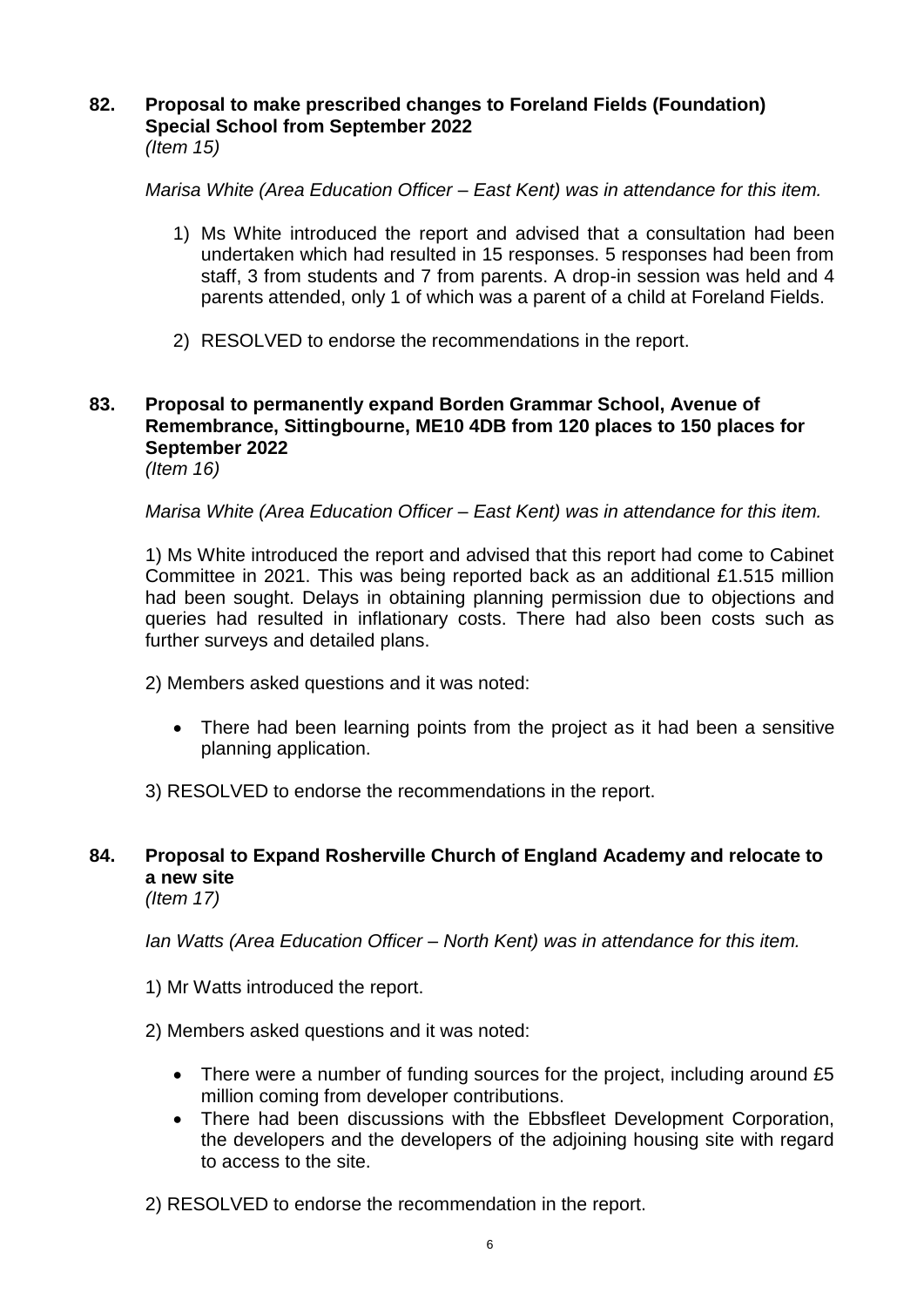### **85. Relocation of Milestone Nursery to the Cherry Orchard Academy site** *(Item 18)*

*Ian Watts (Area Education Officer – North Kent) was in attendance for this item.*

1) Mr Watts introduced the report.

2) RESOLVED to endorse the recommendation in the report.

## **86. Refurbishment and reprovisioning of Science facilities at The Towers School and Sixth Form, Ashford**

*(Item 19)*

*Lee Round (Interim Area Education Officer – South Kent) was in attendance for this item.*

1) Mr Round outlined the report.

2) RESOLVED to endorse the recommendations in the report.

## **87. Verbal Update by Cabinet Members**

*(Item 20)*

1) Mrs Prendergast said that some SEN families had experienced difficulties over the last few weeks as a result of the regrettable delays in completing vital retendering work intended to create sufficient capacity in the transport system to get eligible pupils to school. Apologies were given for the impact this had and for the huge amount of uncertainty and anxiety that had been caused for many families and the children.

Alongside communications with families, work had been undertaken with Kent PACT – the forum for SEN parents – to address concerns raised by parents and carers and respond to the challenges presented. Thanks were given to them for their work on behalf of children and families.

KCC was committed to conducting a thorough and transparent review of what had led to the situation so that lessons could be learned and the experience of families could be improved in the future. Work had continued within the Client Transport Team to ensure that all pupils were provided with the transport to which they were entitled.

The matter was to be discussed at Cabinet and also at the Scrutiny Committee on 8 March where Mrs Prendergast, Mrs Chandler and Mr Brazier, Cabinet Member for Highways and Transport, will respond to questions put by Members of the Council.

It was National Offer day for secondary school places on 1 March. A total of 18,311 Kent parents/carers applied for a place for their child in a school for September 2022 - the highest number of Kent applications ever seen. 79.6% of Kent families were offered a place at their first preference school - an increase from 69.7% last year. While the results in the previous year were affected by the increased number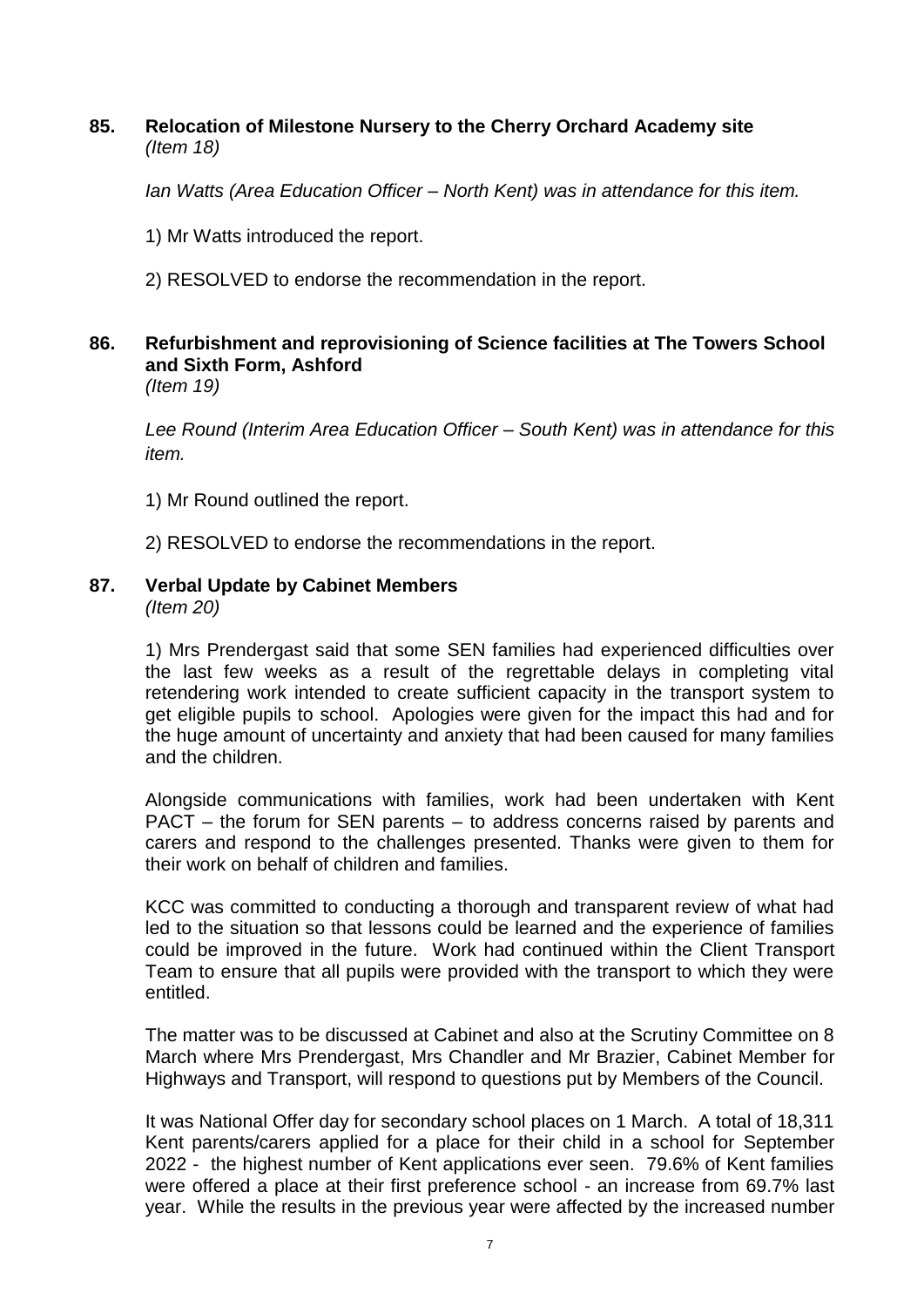of preferences parents were offered due to COVID, results still exceeded the 77.7% achieved for 2020's intake. Overall 95.4% of families were offered a school of preference, maintaining the same level as last year in spite of the increase in applications.

This left a small proportion of families without a school of their preference however, all pupils had been offered an alternative school. Unfortunately, fewer than 8% of these parents made full use of their preferences to name eligible schools, which significantly limited KCC's opportunity to offer them a school of their preference. Kent's process will continue to provide opportunities to secure alternatives before the start of the new school year. Parents were advised to read their offer letter, which explained how these ongoing processes work.

It was announced that this year, Kent had seen an increase in the number of disadvantaged children securing a Grammar assessment through the Kent Test. On National Offer Day, while the whole cohort figures for securing a grammar school places had seen a small reduction (42.6% compared to 42.8% for 2021 intake), 25.8% of tested FSM pupils secured a grammar school compared to 23.9% the previous year. Similarly, 26.4% of tested Pupil Premium children were offered a Grammar school compared to 25.1 last year. It was also confirmed that following further negotiation, all Kent Grammar schools have now agreed to include priority for Pupil Premium pupils in their oversubscription criteria.

Kent families who applied online will be sent an email from 4pm on 1 March, informing them of the school they had been offered. All other parents were to be sent a first class letter.

KCC staff members were ready to speak to parents and carers to answer any questions they had - as well as offer information, advice and support.

2) In response to comments and questions from Members, it was noted:

- Work was ongoing to resolve the SEN home to school transport issues.
- The news that Kent grammar schools were to prioritise children from deprived backgrounds was welcomed.

3) Mrs Chandler said that further to the commitment made to Members at a meeting of County Council, work was underway looking at how KCC could effectively engage with partners to identify young carers and how partners could help support KCC's work with young carers.

A report was to be brought to Cabinet Committee on 10 May, regarding how the national Family Hubs work was to be developed across KCC.

The Family Hub model was centred around three key principles: access, connectivity and relationships.

KCC was working with the Anna Freud Centre to consider how learning form the pandemic could help shape Kent's vision for improved outcomes for children, young people and parents across Kent and enhancement of their experience of a range of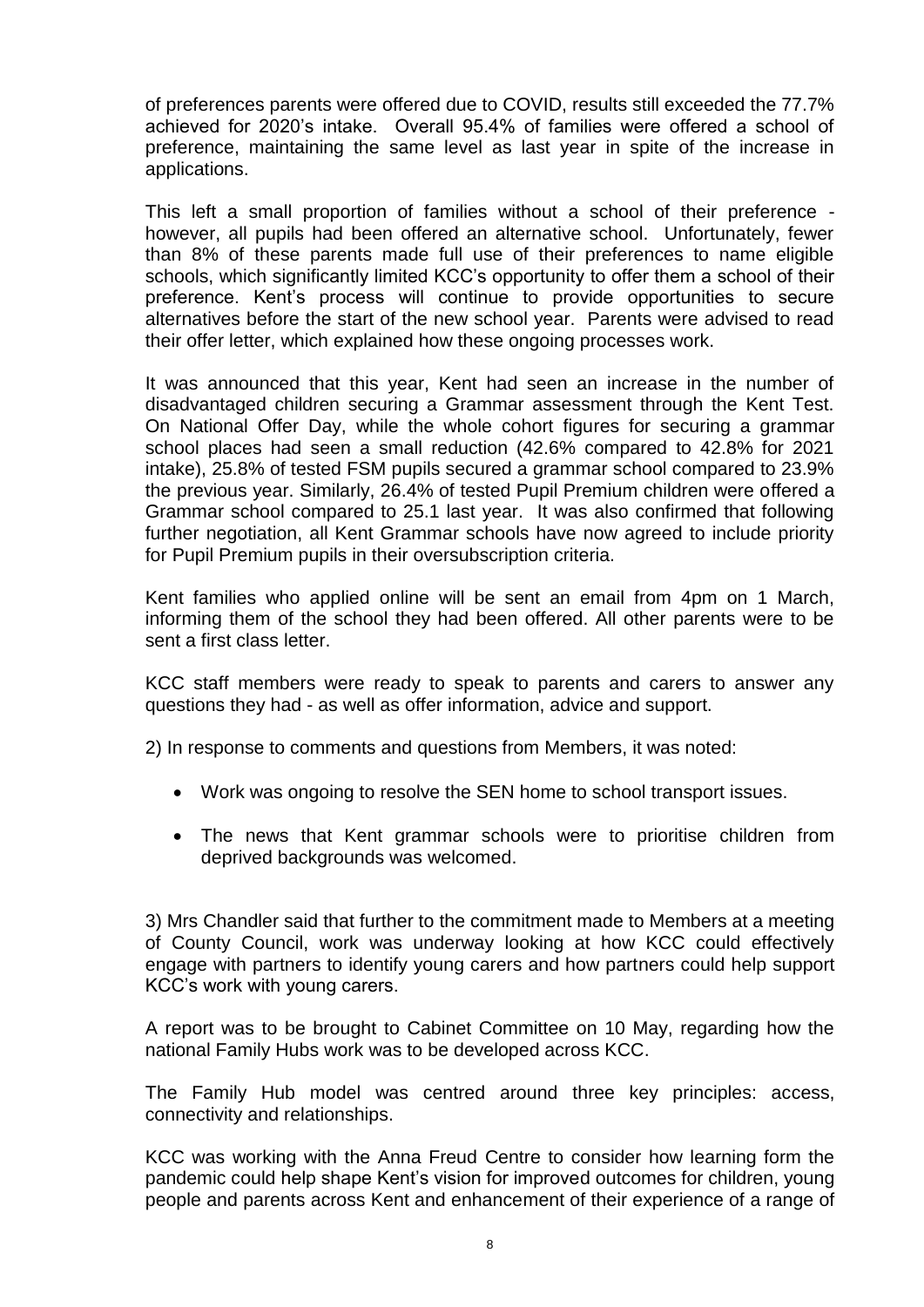services. Members were to have an opportunity at the Cabinet Committee on 10 May to respond to the paper and ask questions.

On Thursday, 24 February, Inspectors from the South East Regional Ofsted Team came to Kent to take part in the Annual Conversation. The meeting was with the senior Officers of Directorate, and was based on KCC's self-assessment for Children's Social Care. Although the Annual Conversation does not conclude with a judgement being made by Ofsted, a follow up letter would be sent to the Local Authority and the letter was to be shared with members of the Cabinet Committee.

The work being done by the KCC adolescent service in collaboration with the Violence Reduction Unit and the Queen Elizabeth Queen Mother Hospital on the Reachable Moments Pilot in Ramsgate, was highlighted. The aim of the pilot was to engage with the child and explore if they had been a victim of violence in the community or as a result of exploitation. Children were often too scared to tell Police or the authorities the real story of why they had sought medical attention but at that moment of vulnerability, within an A&E setting, children were perhaps more likely to respond to that 'reachable moment'. It was hoped that intervention would lead to improved engagement and outcomes for our most vulnerable children facing extra-familial harm in the community.

It was announced KCC was now part of a Care Leaver pilot project in Thanet, working with Moving Forward. Moving Forward was to work to support young people leaving care aged 18-25 (and those aged 16 or 17 who are at the transition stage), including former UASC, where work would be done to increase positive outcomes and provide support and assistance for these young people. Young people and Care Leavers were to be linked to voluntary and statutory services for support with issues such housing, employment, training/education, mental health issues, advocacy, and engagement with social activities, as well as given help to plan for the future, manage crisis and enjoy and pursue hobbies and new interests. KCC Care Leaver Navigators were to build on the support that already existed for Care leavers by working collaboratively with other services, always with the best interests and wishes of the young person, and by assisting them to navigate their way through all the services and pathways of support available to them.

Reconnect: Kent Children and Young People was working with Kent's newly formed Digital Kent team to tackle digital exclusion. This work ensured that there was an access pathway to enable both children and young people aged 4 to 18 (and those aged up to 25 with an EHCP), in or currently out of education, employment or training, to receive a digital device. There was a simple referral process for professionals to use to apply for a device for the family, together with a 4g router, if needed, and basic software to support learning. The device would be gifted to the family. The referral form could be accessed on the Digital Kent website.

The Spirit of Try Angle Awards ceremony was to take place on Sunday, 20 March at the Port Lympne Animal Reserve. The Try Angle Awards, which were in their 27th year, recognised and rewarded the outstanding efforts and achievements of young people and groups who really tried their best whether at school, work, college, in business or in their wider community across Kent. Mrs Chandler looked forward to seeing all young people who would be accepting their awards on the day.

4) In response to comments and questions from Members, it was noted: